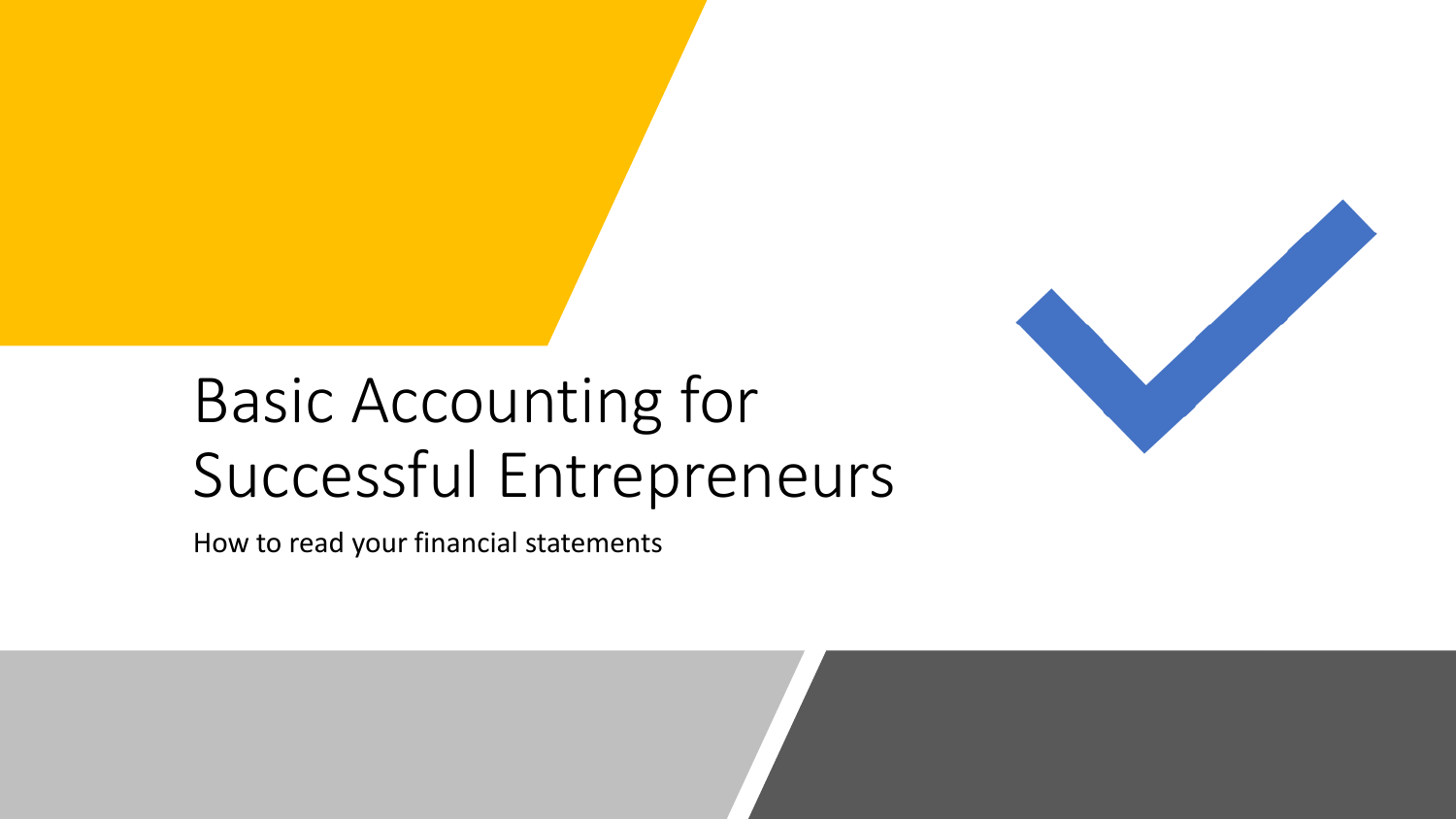# Basic Accounting Rules



Every accounting transaction has 2 sides (debits and credits)

Debits = credits



Accounting Equation has to balance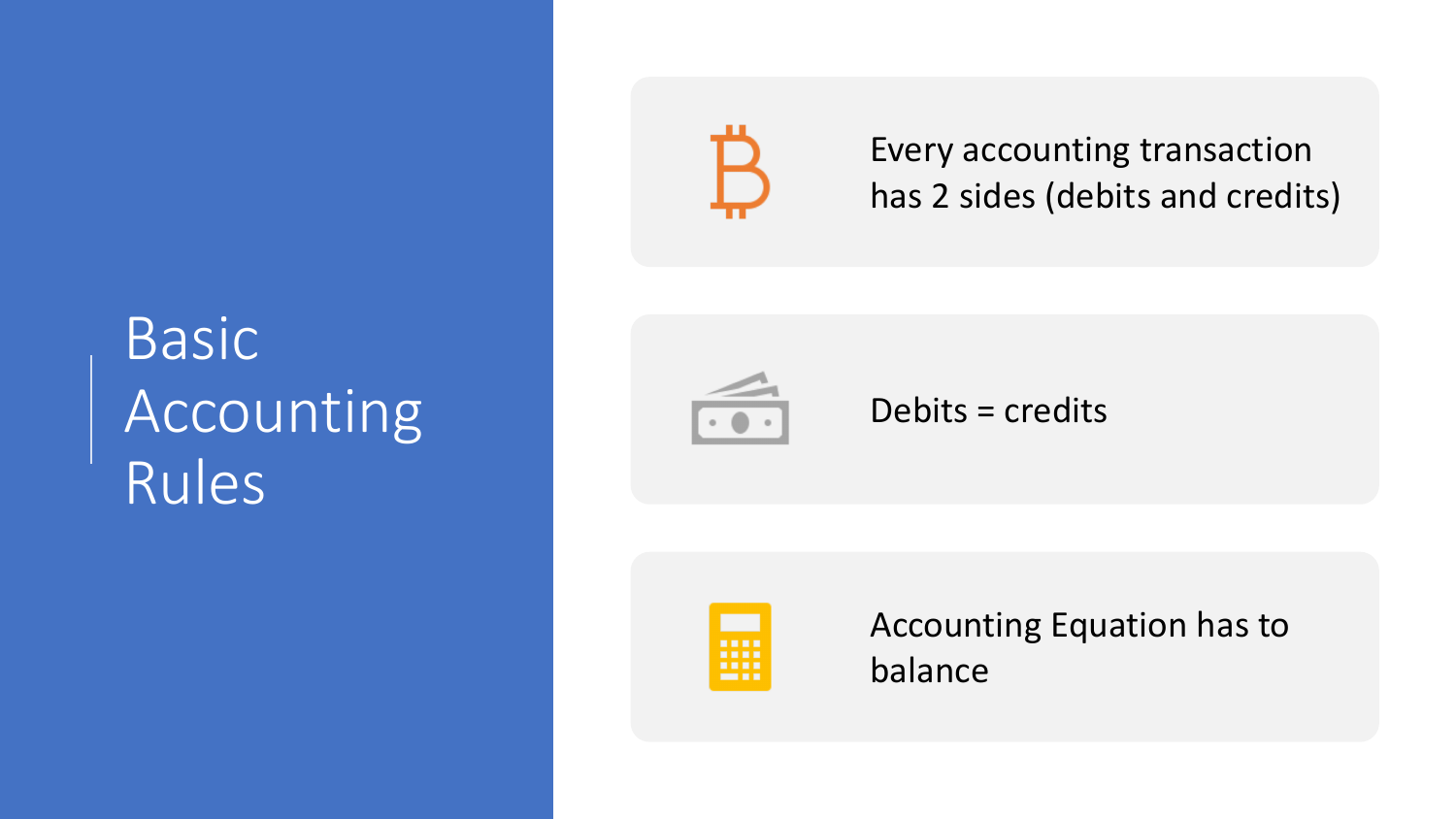

Assets = Liabilities + Equity What does this mean?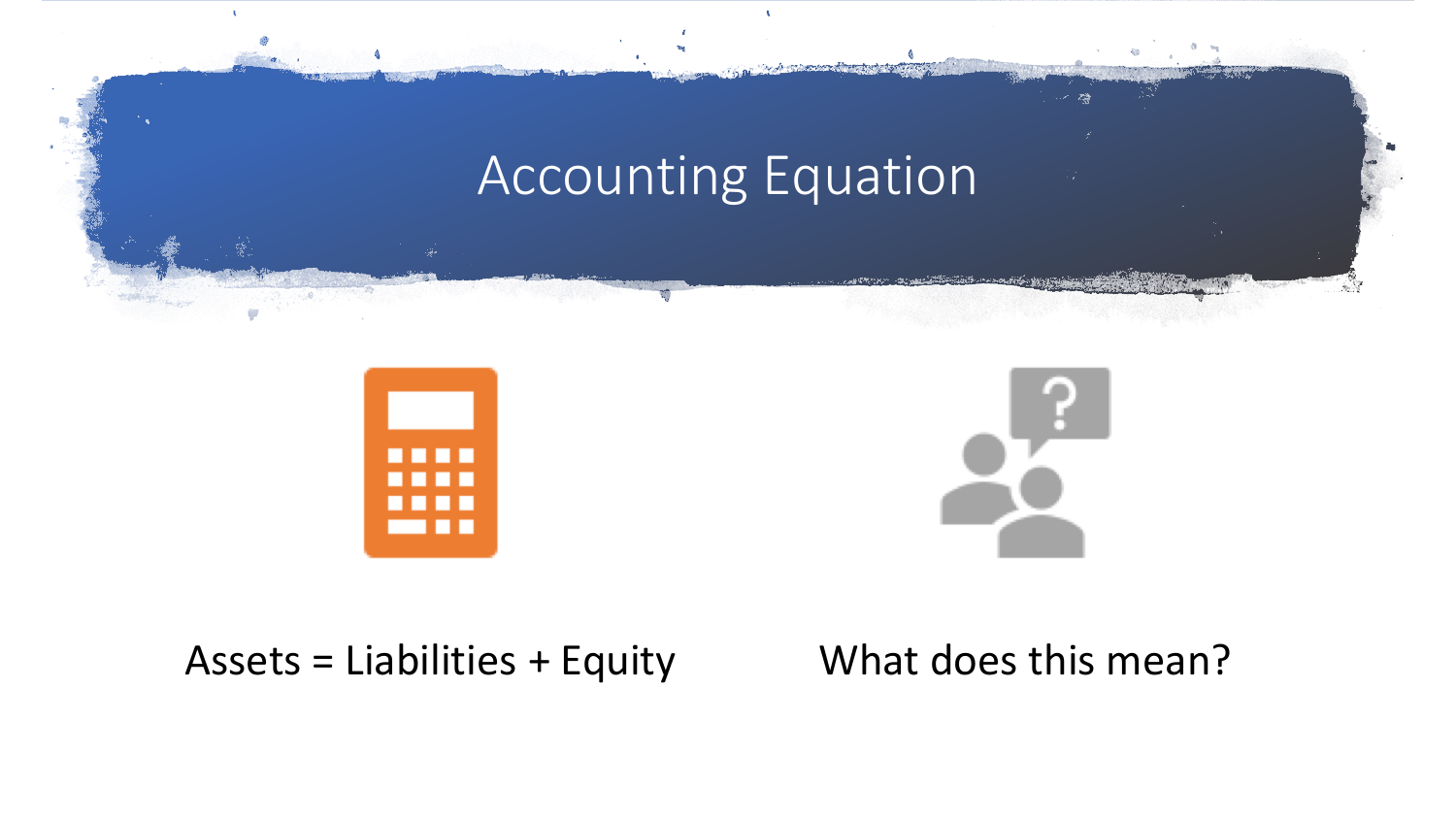# Assets

### Things that your company OWNS

### Examples

- Cash
- Investments
- Accounts Receivable
	- What goes in has to come out this is a current listing of who owes you what.
- Equipment
- Buildings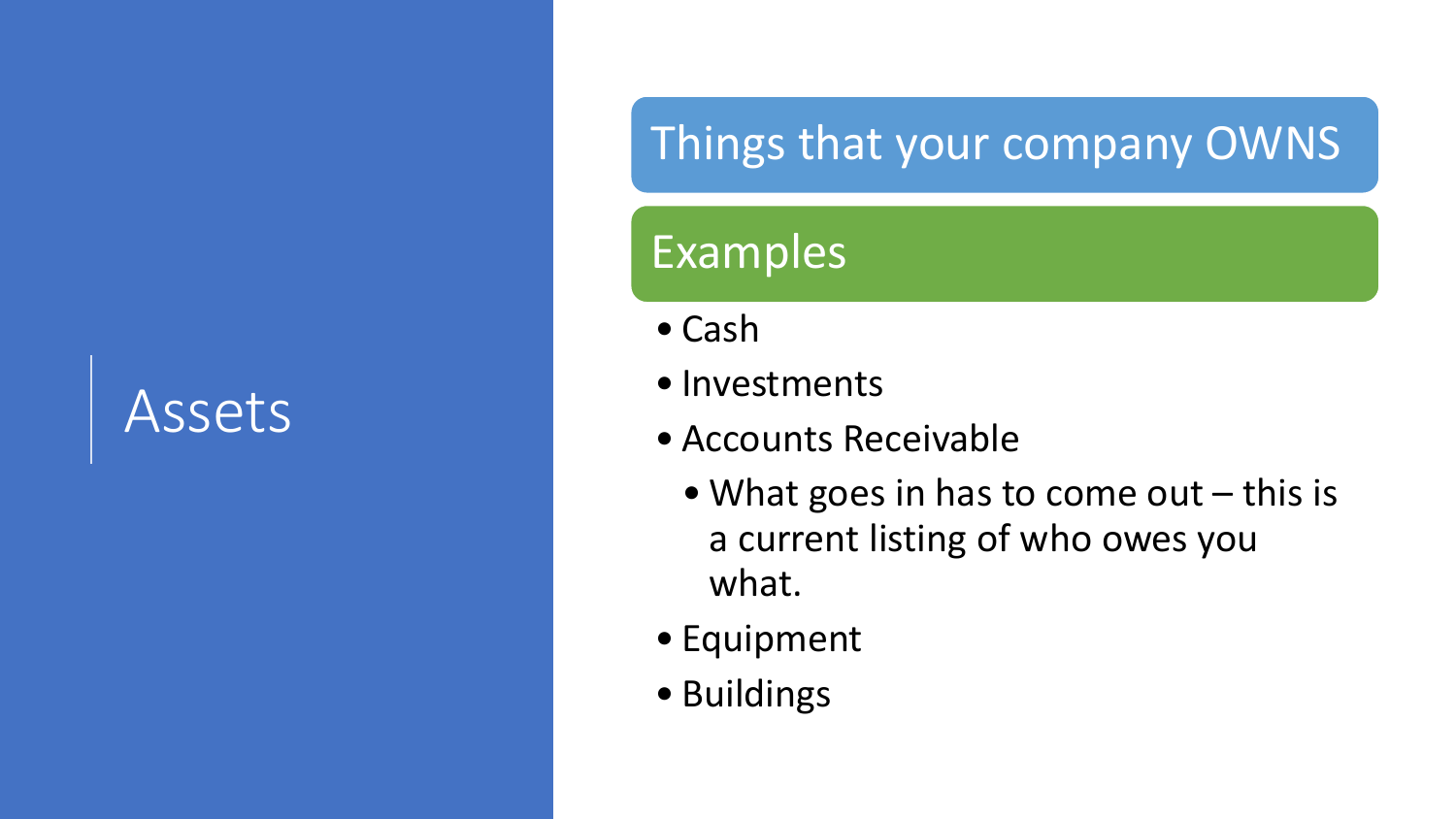# How do you Acquire Assets

- There are 3 ways to acquire assets:
	- Borrow the money
	- Put in your own money into the business
	- Use money earned in the business

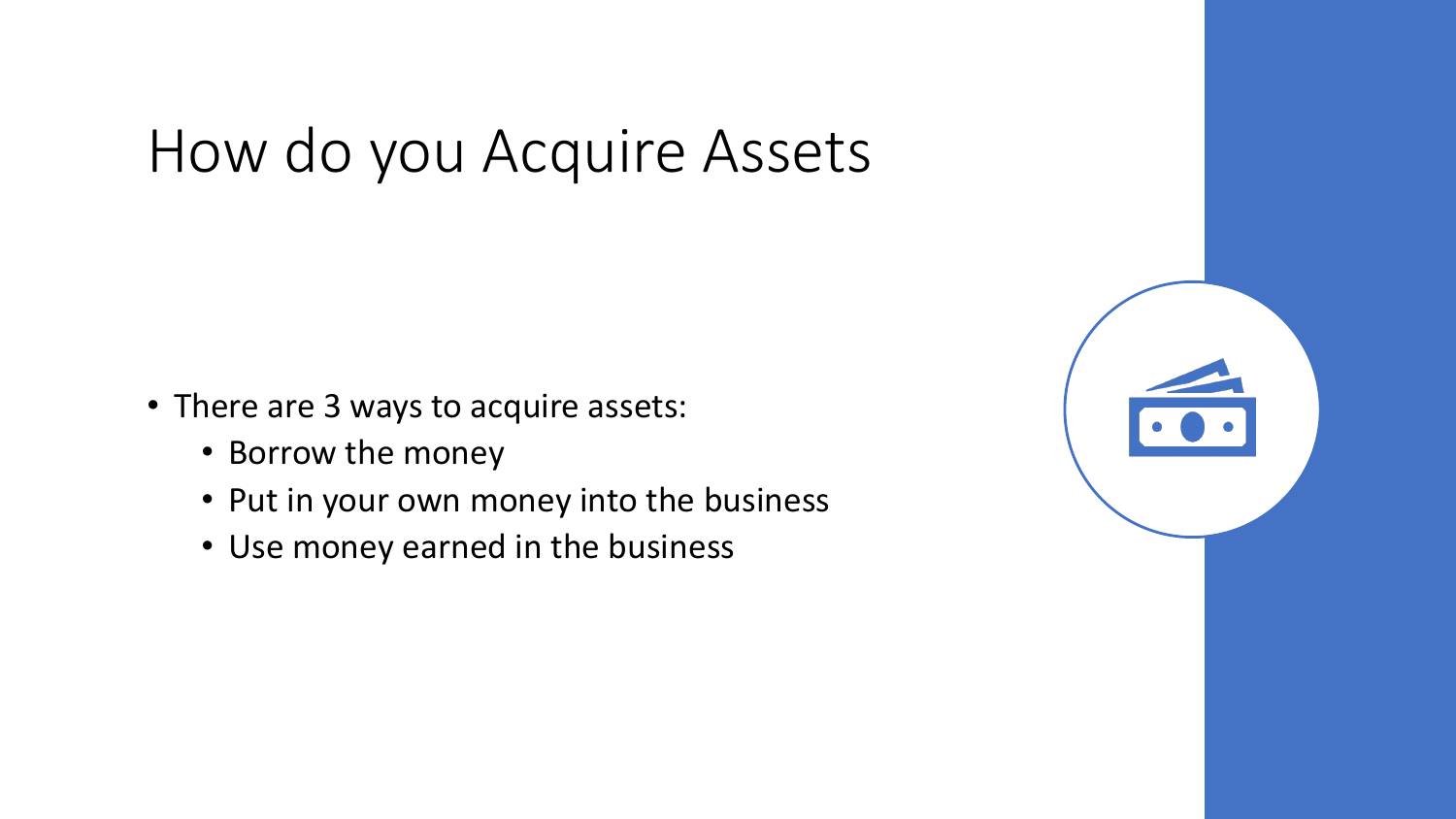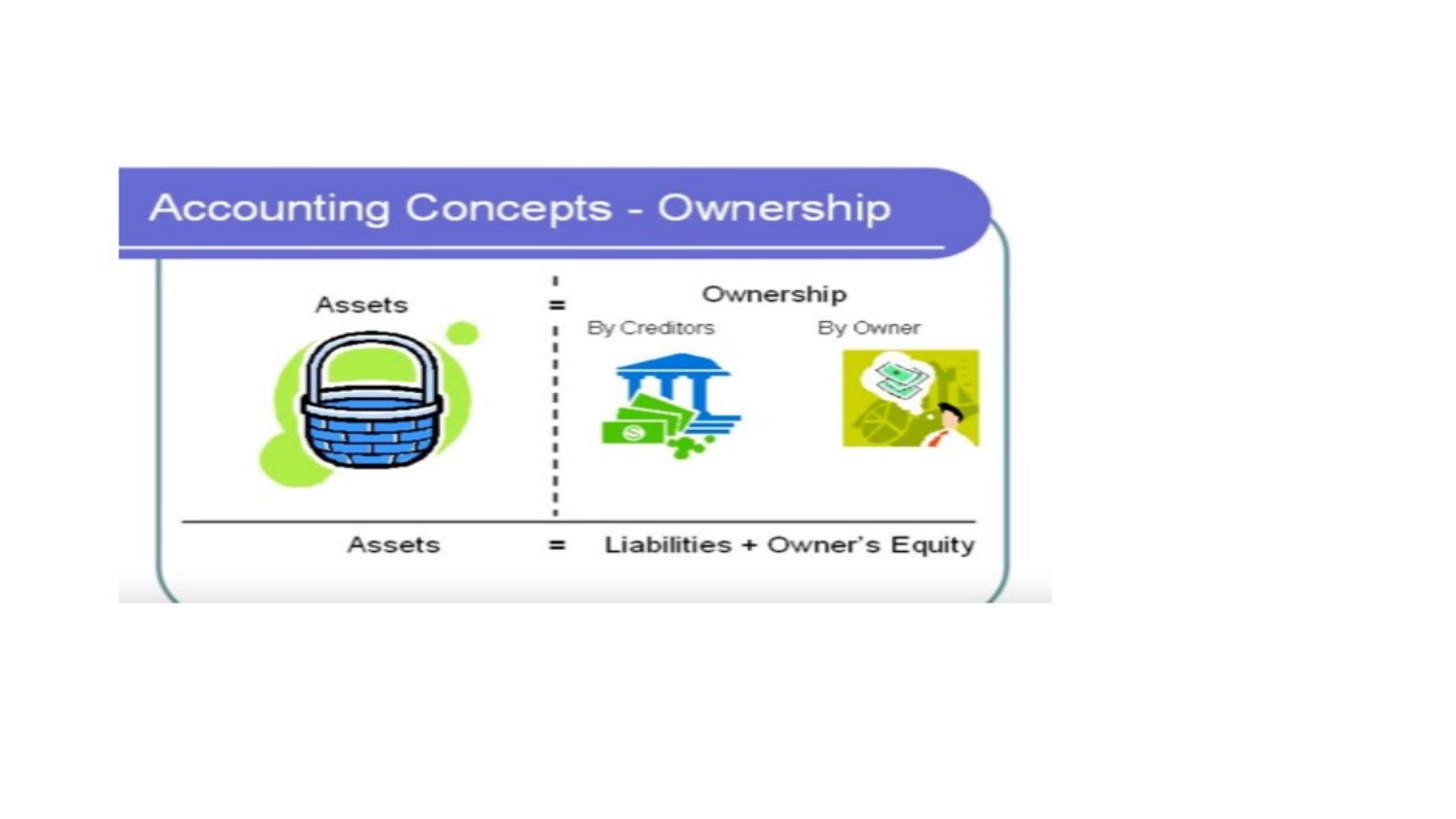# Liabilities

#### This is also knows as DEBT

This is the portion of the business owned by creditors

#### This is money you borrowed

#### Can be short term:

- Accounts Payable
- Taxes payable
- Credit cards

#### Can be long term:

- Vehicle Loans
- Mortgages
- Other Bank loans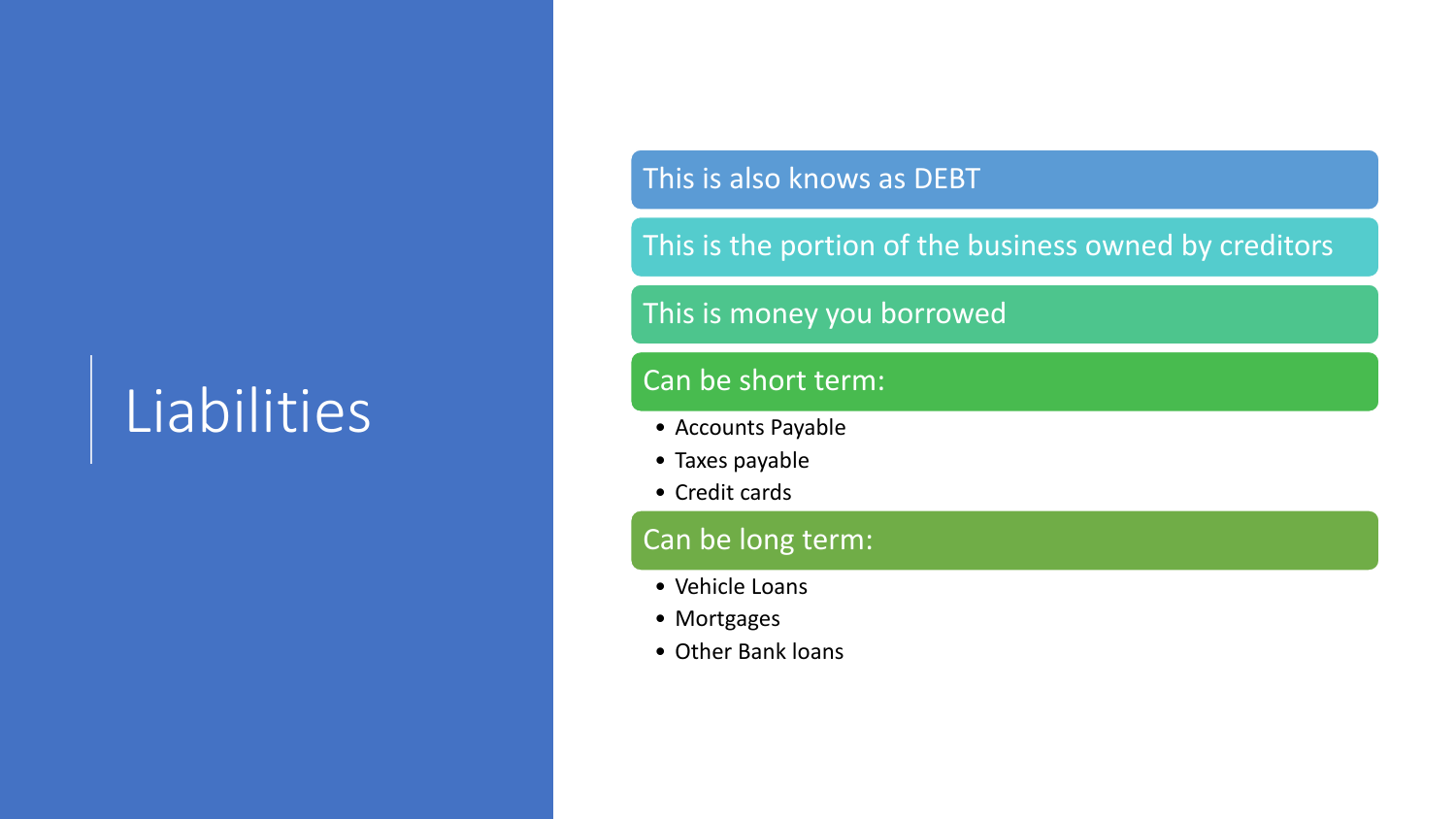# More on Debt and Liabilities

- What goes in has to come out
	- paying off the debt
	- writing off the debt
	- declaring bankruptcy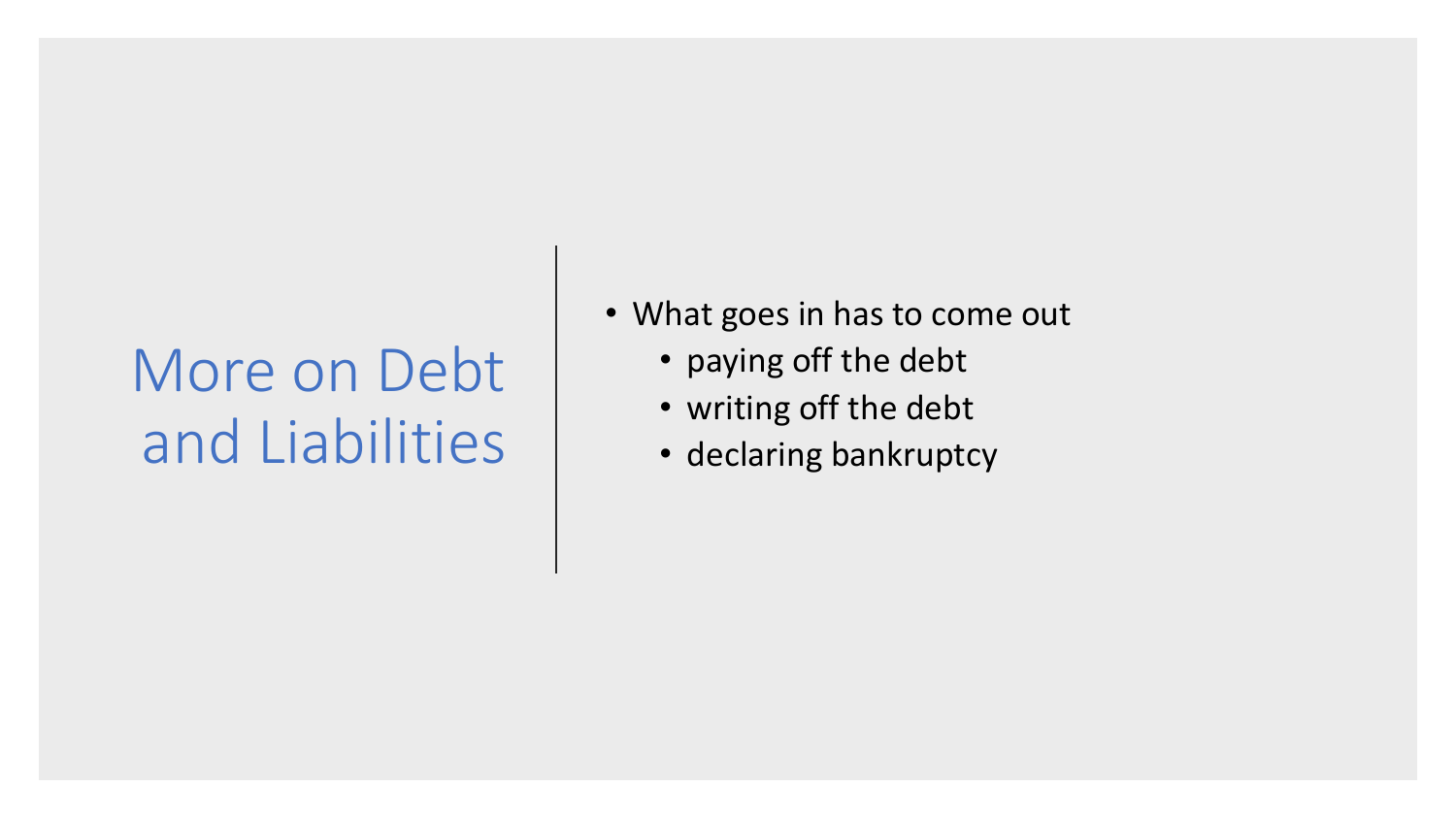# Equity

### The least understood word in accounting

This the portion of the business owned by YOU

Take all of your assets, pay off the debt and this is what is left

On paper, this is what your business is worth

• Does not include goodwill, value of a client list, value of your employees, etc.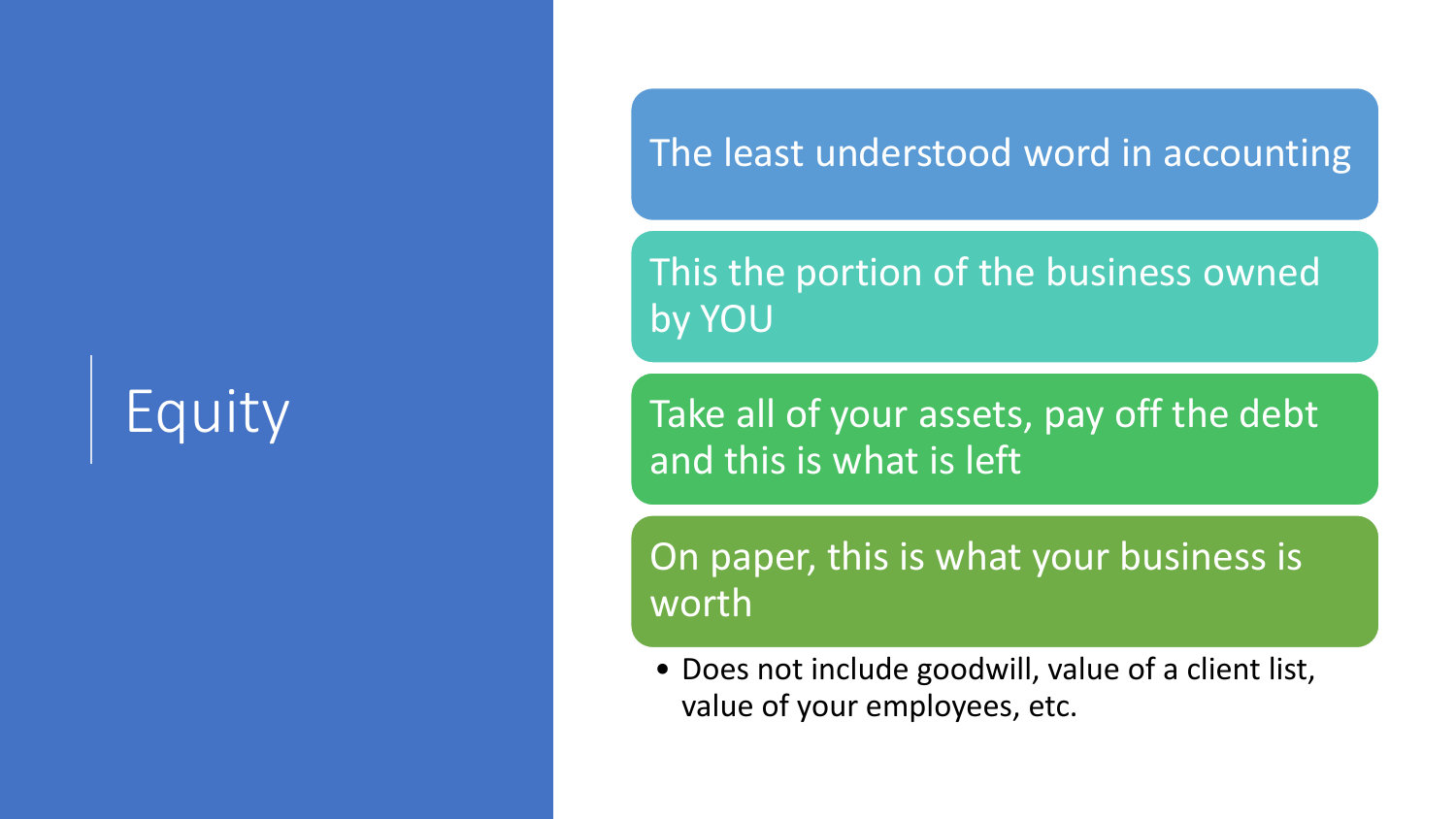



#### Retained Earnings

Net income/losses from PRIOR YEARS since the beginning of time At the end of the year, the current year net income rolls into the retained earnings and you start again on January 1 with zero net income.

| m  |
|----|
|    |
|    |
|    |
|    |
| 41 |
|    |

Shareholder Contributions/Distributions Personal money from the owner

Can be contributed or distributed





# Types of Equity

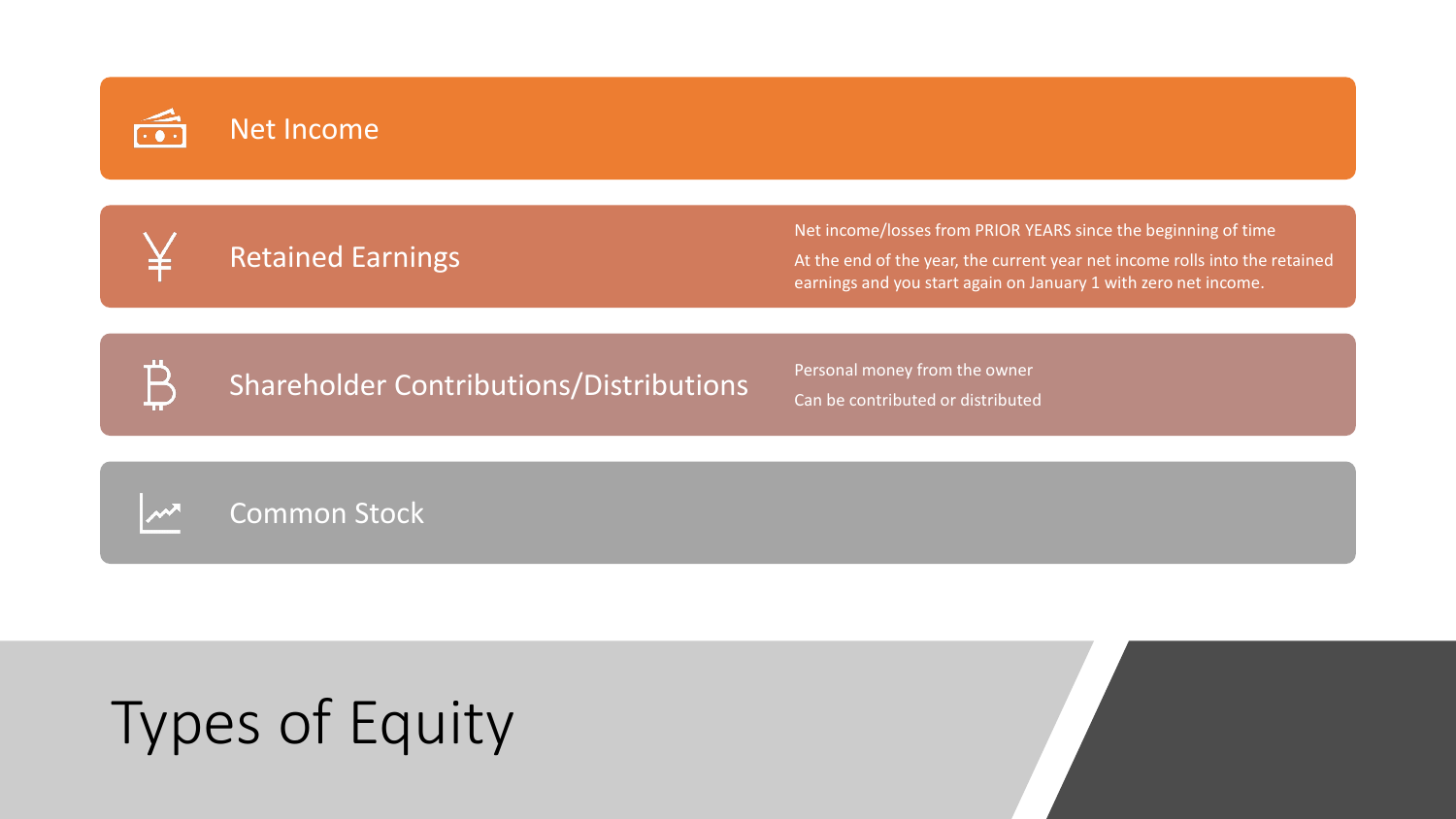# How to build Equity



#### Put in your own money



#### Have Profits from the business



Issue Stock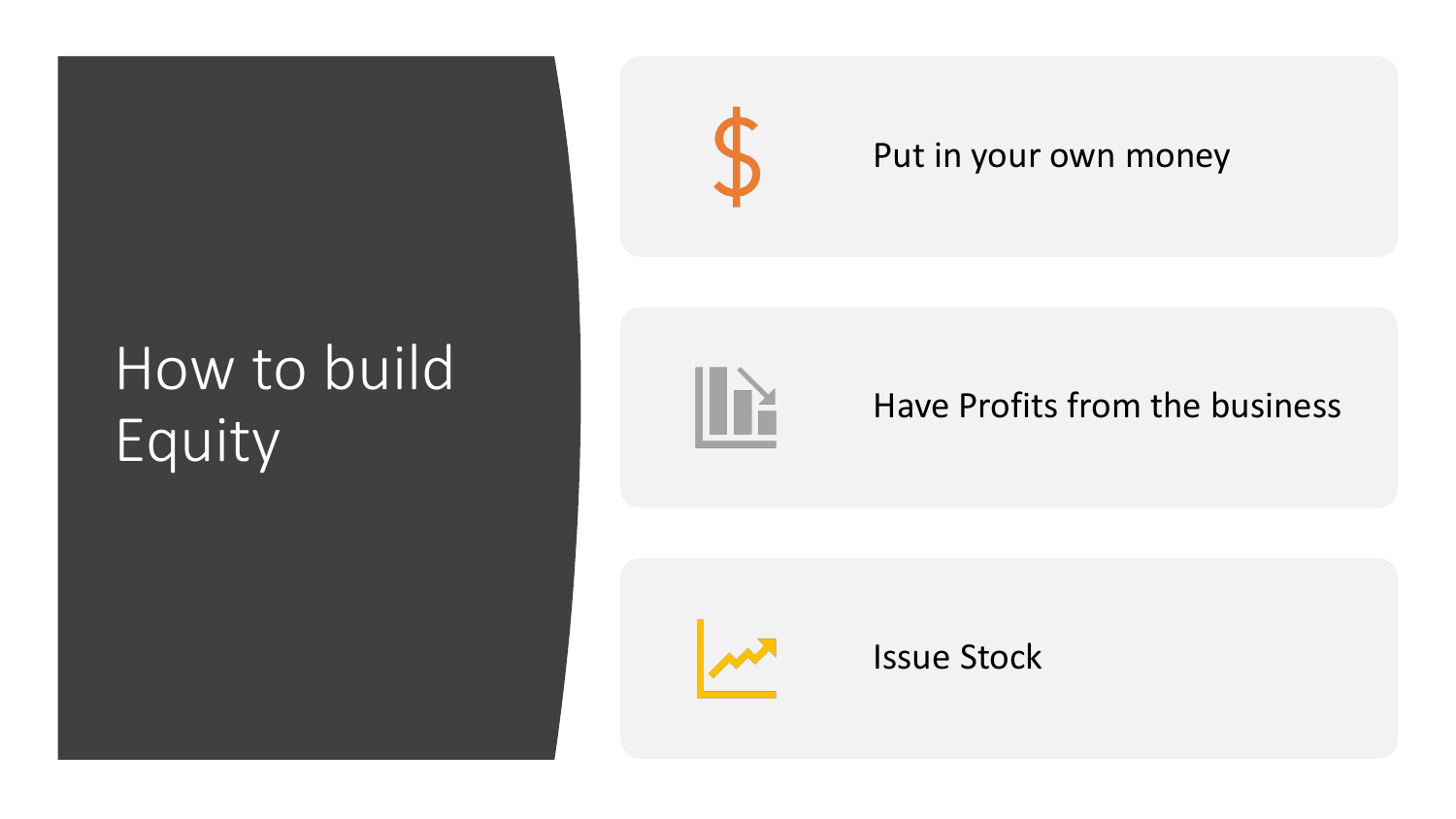### Net Income or Profits

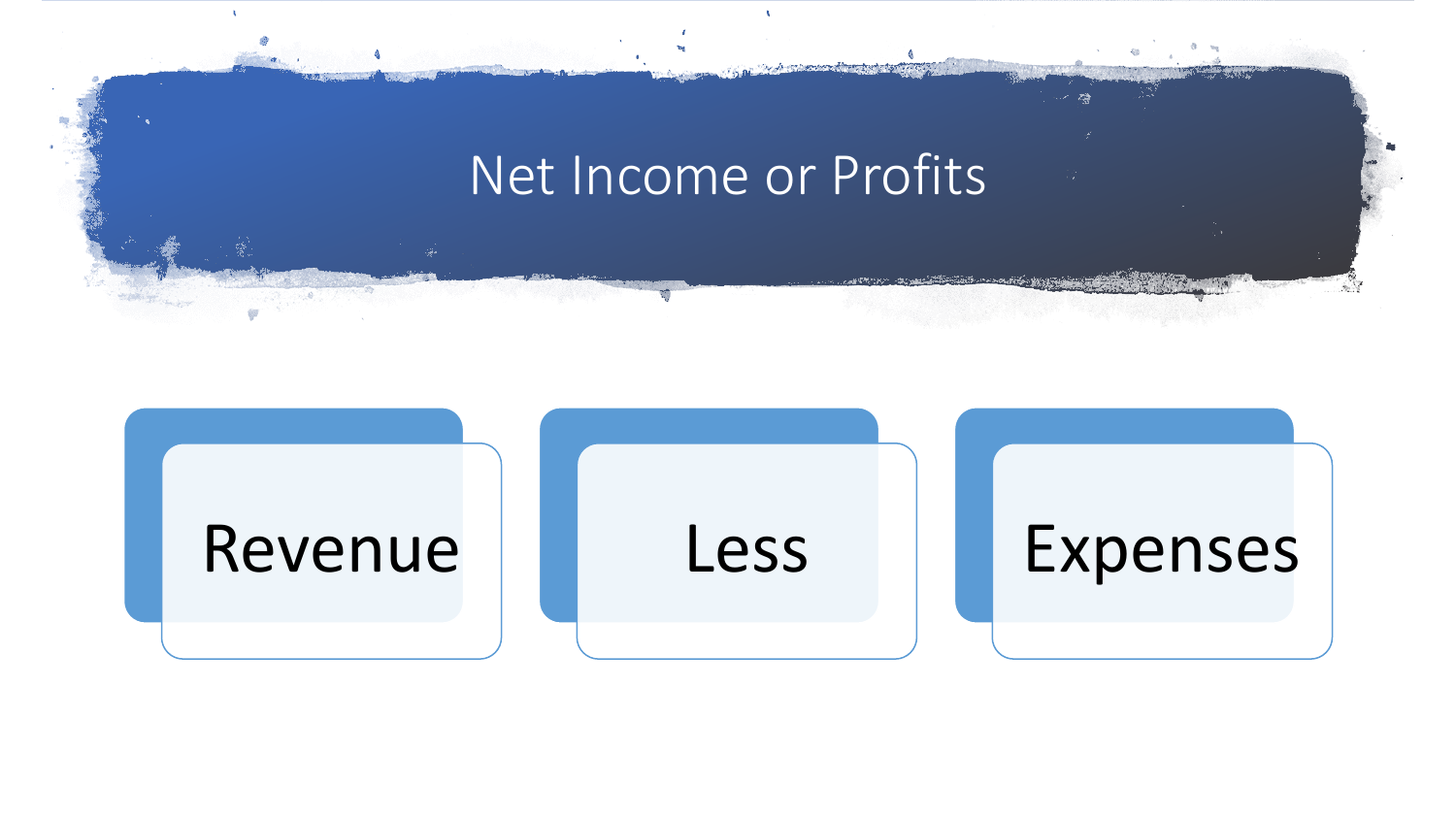

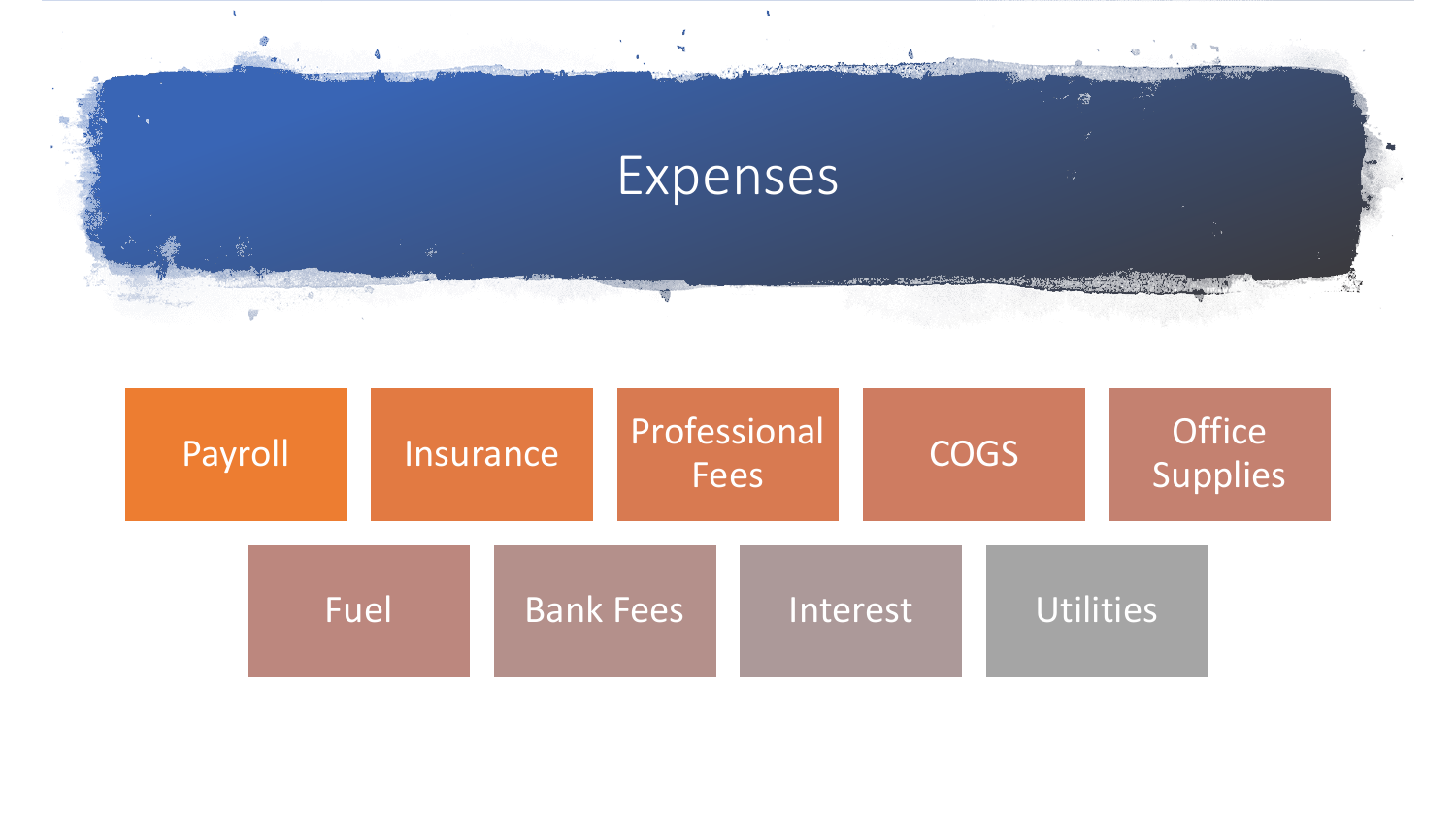

Every transaction in accounting has 2 sides. AND those 2 sides have to make the Assets = Liabilities + Equity equation balance.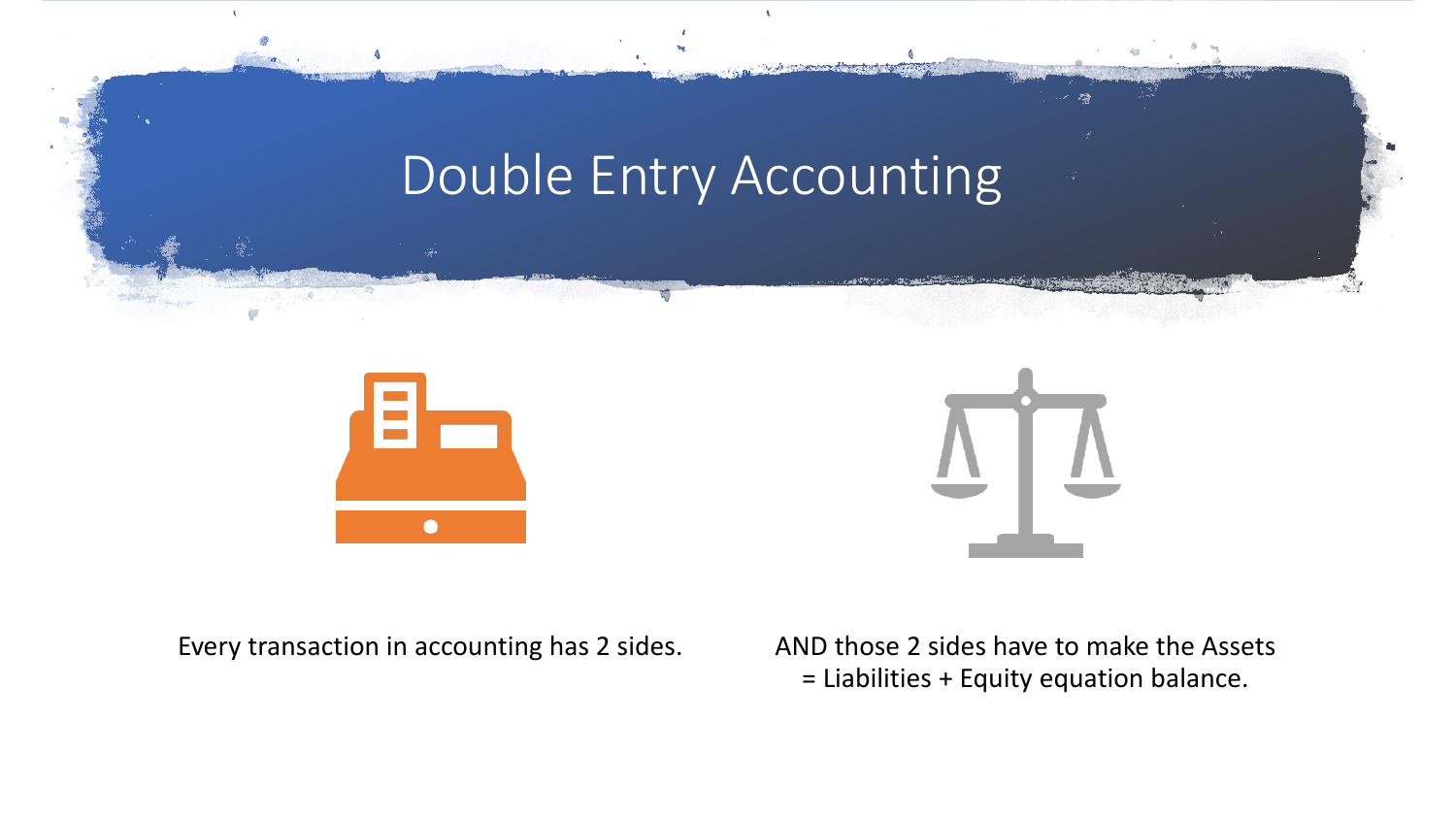

# Sale of a product or service for cash

- What 2 accounts are affected and where are they on the accounting equation?
- Revenue goes UP. Revenue is in the Equity section
- Cash goes UP. Cash is in the asset section
- So for the equation Assets = Liability + Equity, assets go up and equity goes up.
- The world is in balance!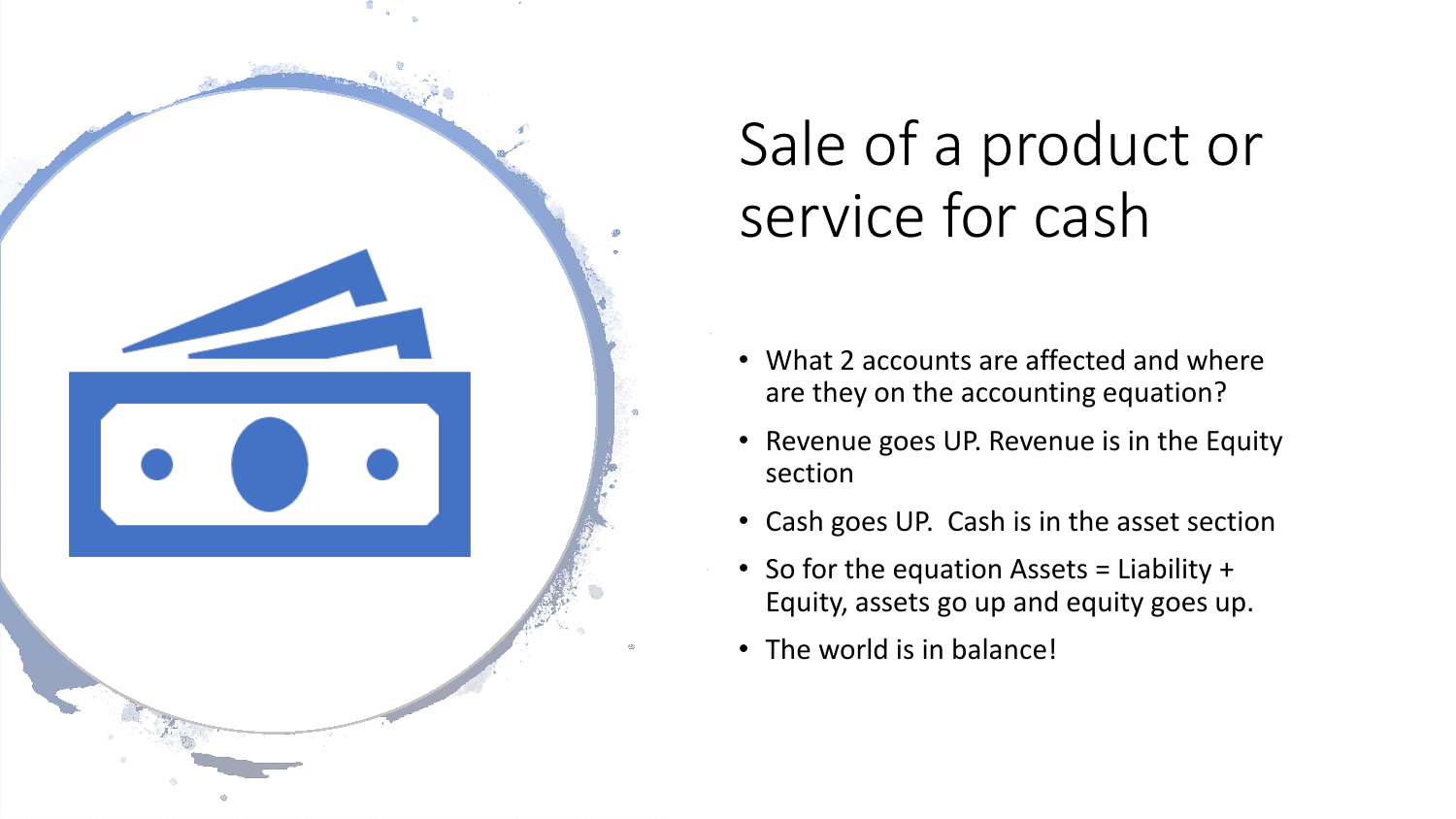

- What 2 accounts are affected and where are they on the accounting equation?
- Revenue goes UP. Revenue is in the Equity section
- Accounts Receivable goes UP. Accounts Receivable is in the asset section
- So for the equation Assets = Liability + Equity, assets go up and equity goes up.
- The world is in balance!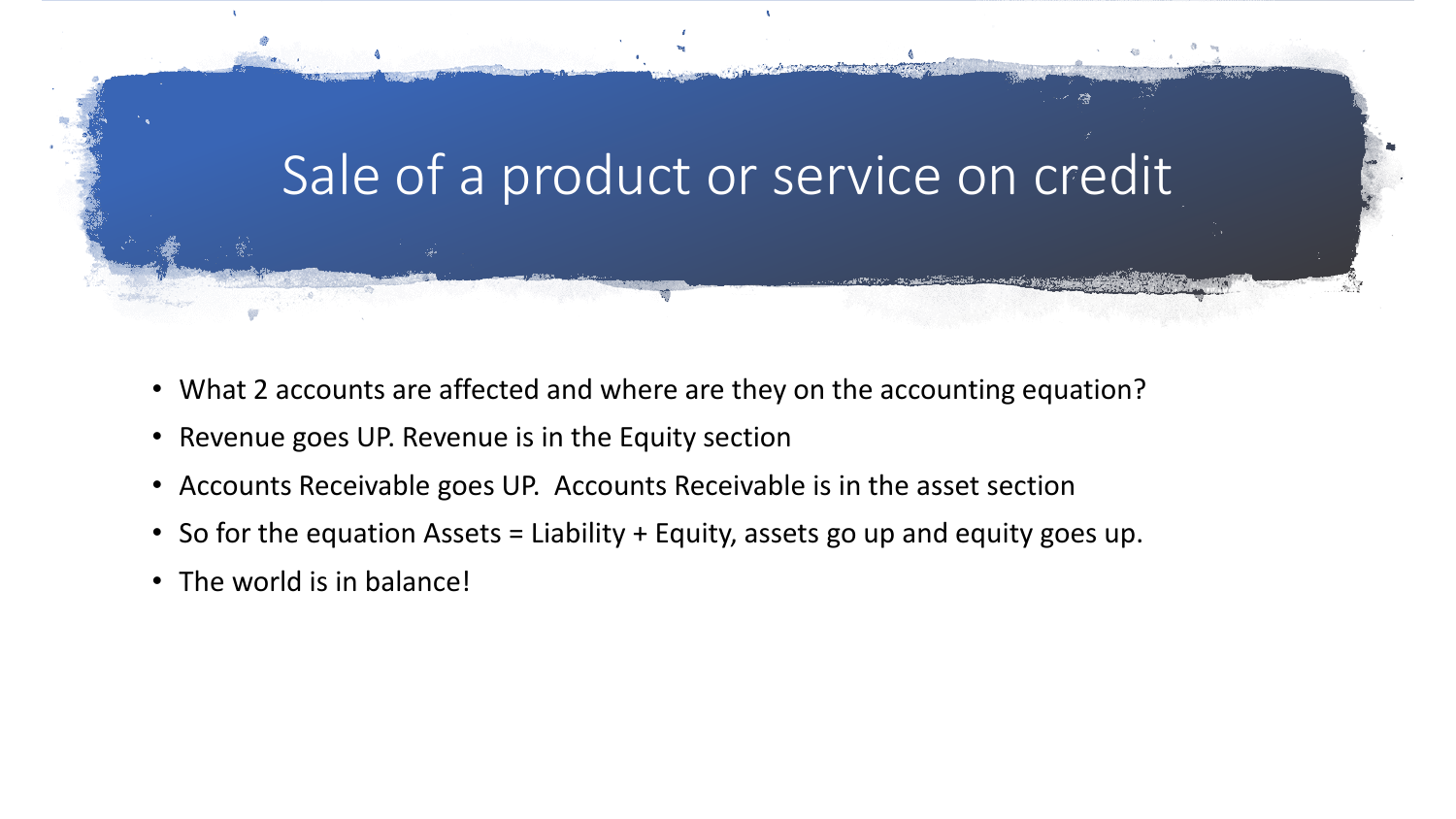

- What 2 accounts are affected and where are they on the accounting equation?
- Cash goes up when the customer pays. Assets increase
- Accounts Receivable goes down it is no longer owed. Assets decrease
- Assets go both up and down no affect on the total statement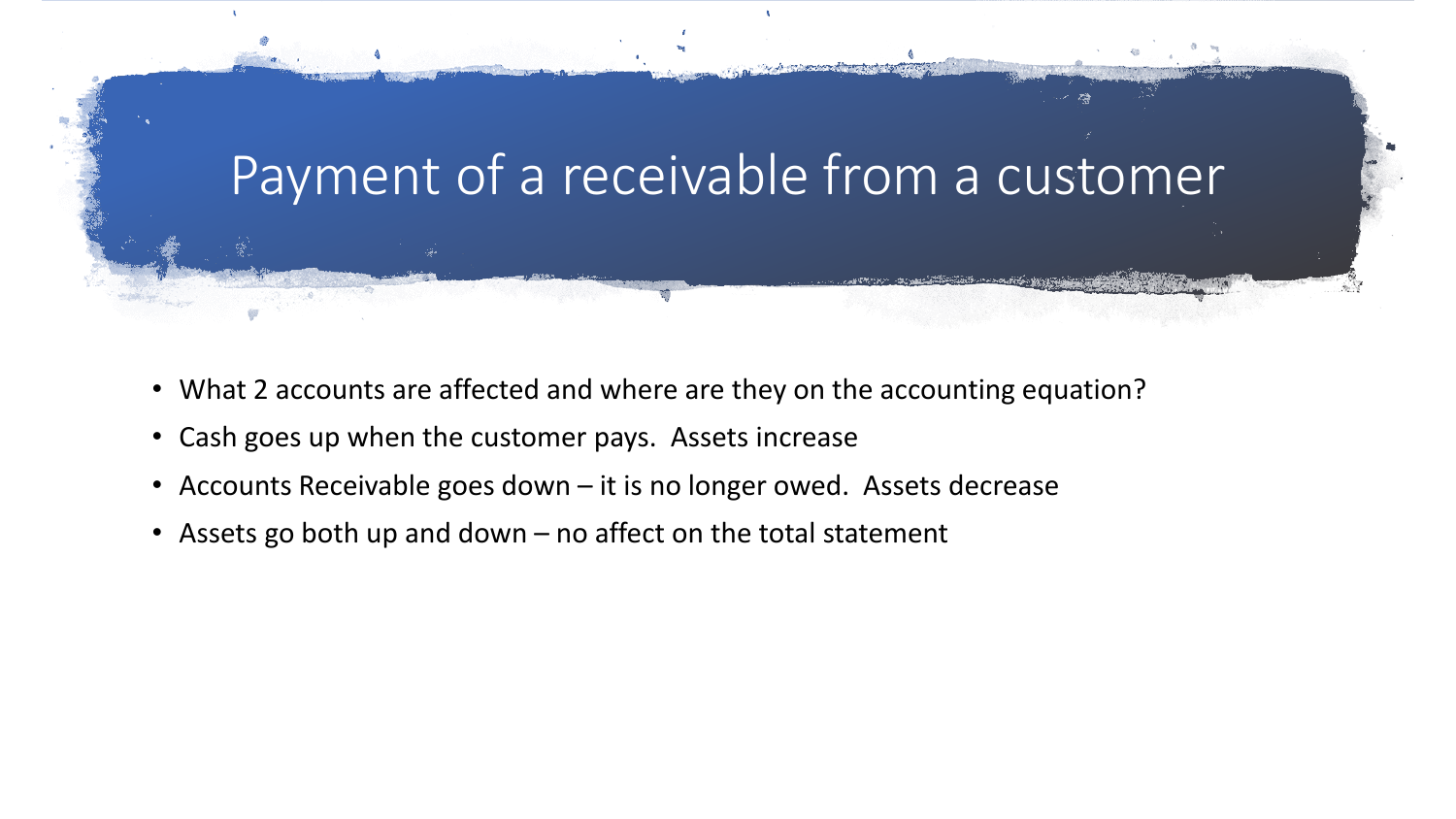

### Comparing the sale on credit and the sale for cash

- Absolutely no difference in the assets, liabilities and equity of the business.
- Cash and Accounts Receivable are both assets.
- Both increase revenue (equity) and both increase assets
- One you are waiting for cash the other you have the cash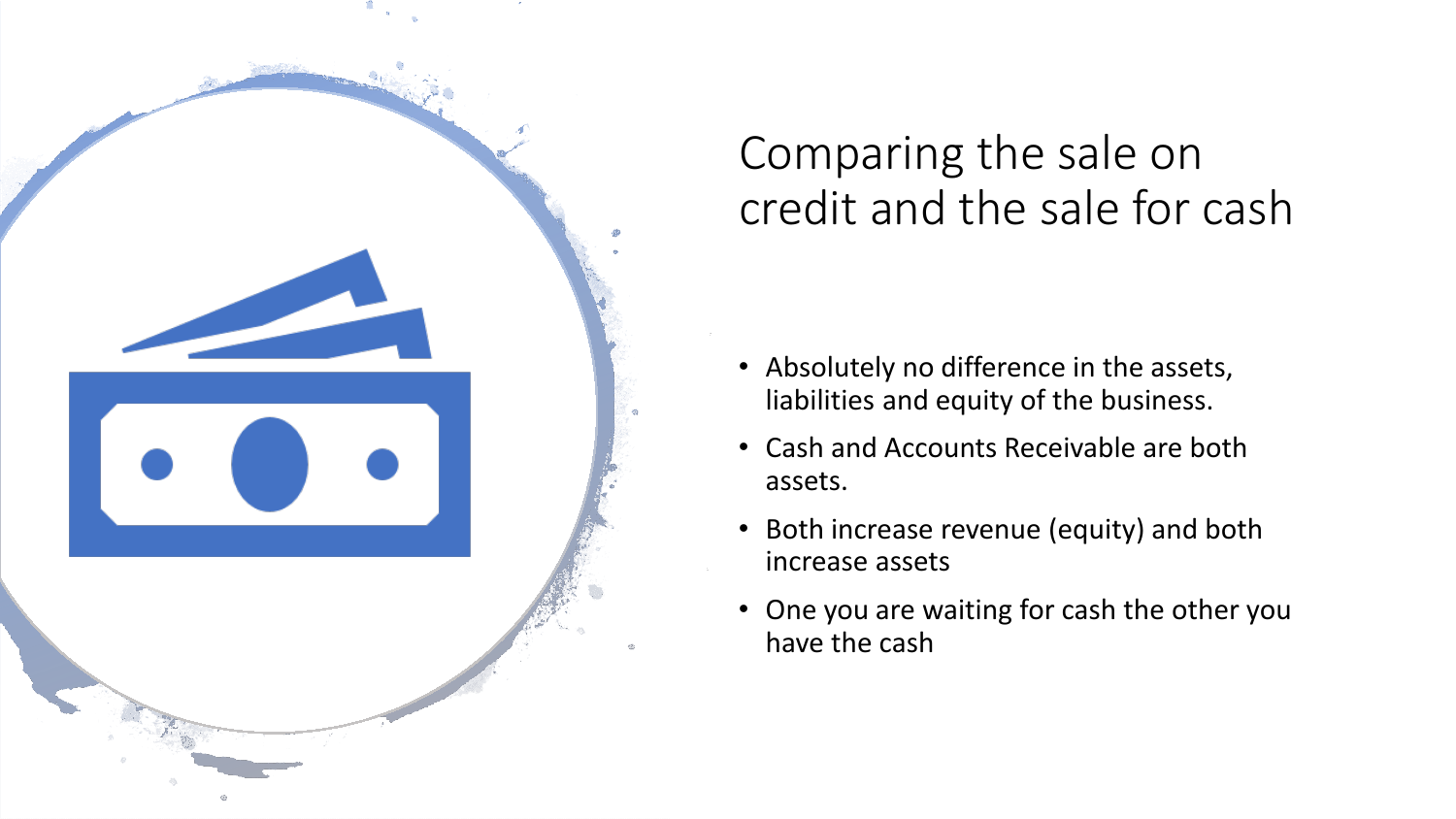Go to the office supply store and purchase a ream of paper with a check

- What 2 accounts are affected and where are they on the accounting equation?
- Expenses go up, but since expenses reduce equity, EQUITY GOES DOWN
- Cash goes down
- Assets = Liabilities + Equity is in balance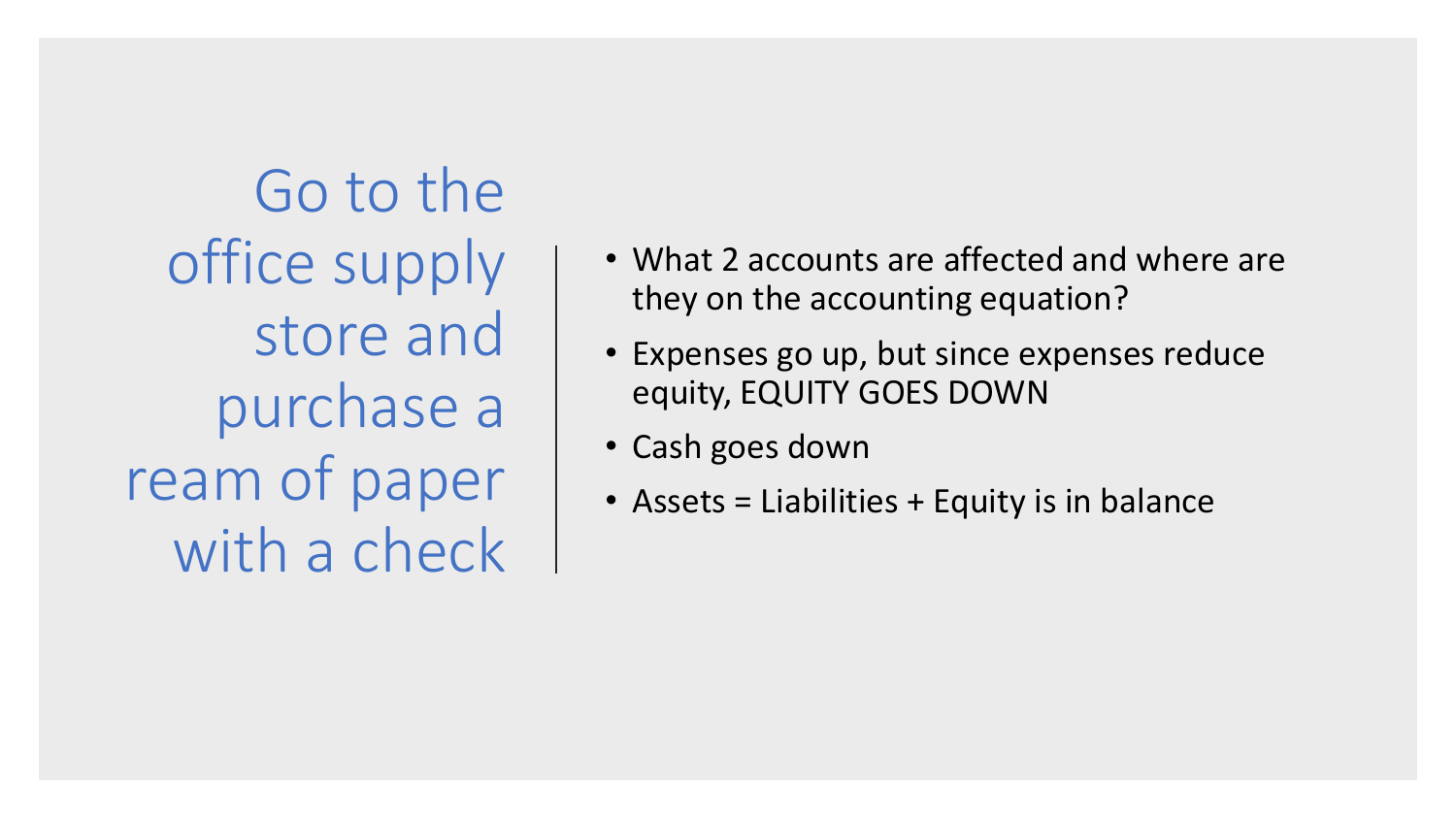Go to the office supply store and purchase a ream of paper and they send a bill

- What 2 accounts are affected and where are they on the accounting equation?
- Since you have the paper, you still have an expense so Equity goes DOWN
- Assets were not affect, but the liabilities were Accounts Payable goes up you owe that vendor
- Asset = Liabilities + Equity balances. Liabilities go up, Equity goes down. No affect on assets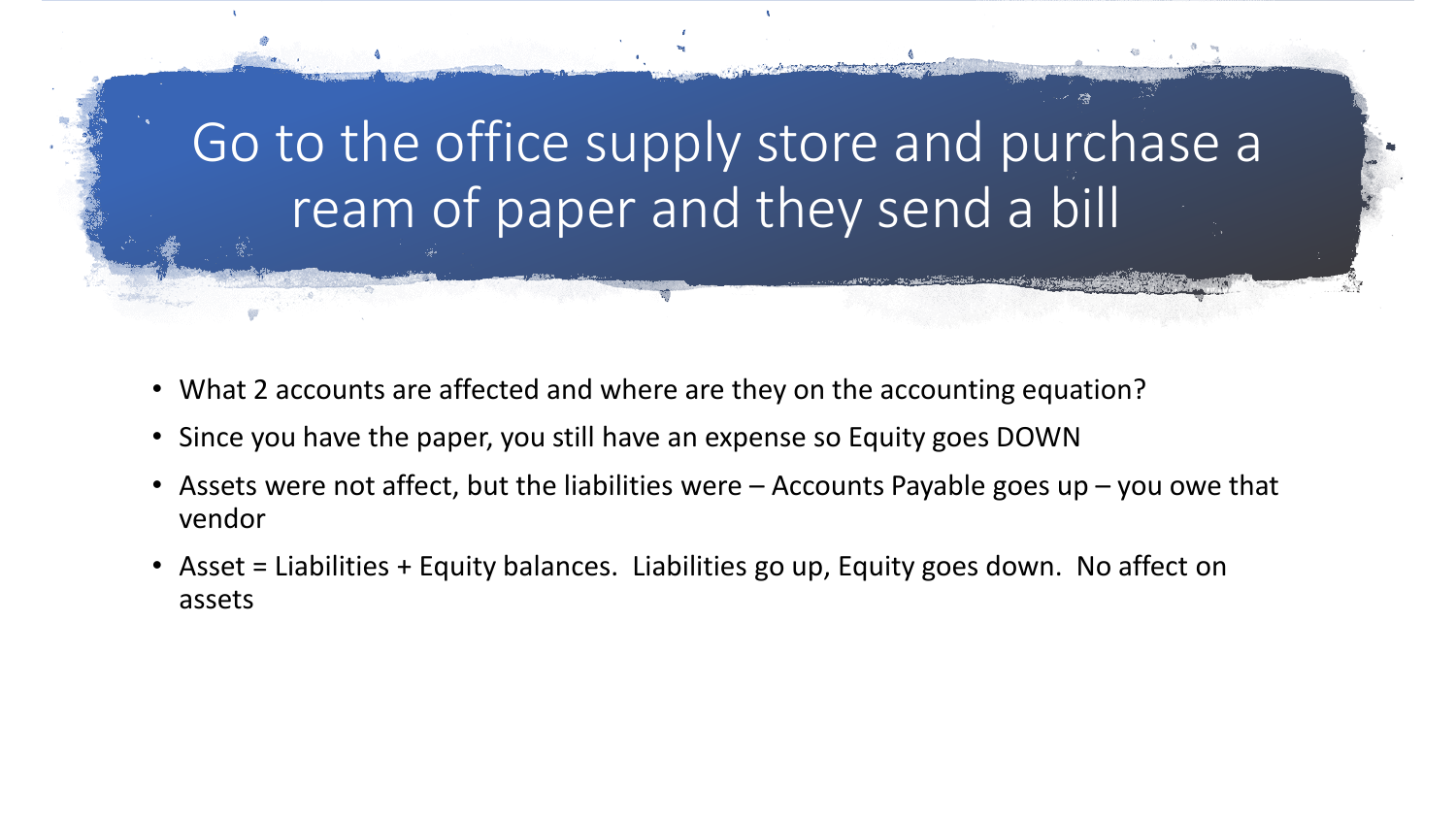Time to pay the office supply bill

- What 2 accounts are affected and where are they on the accounting equation?
- Cash goes down when you pay the bill
- Liabilities Accounts Payable goes down because you no longer owe this vendor.
- Assets = Liabilities + Equity. Assets go down, Liabilities go down, no affect on equity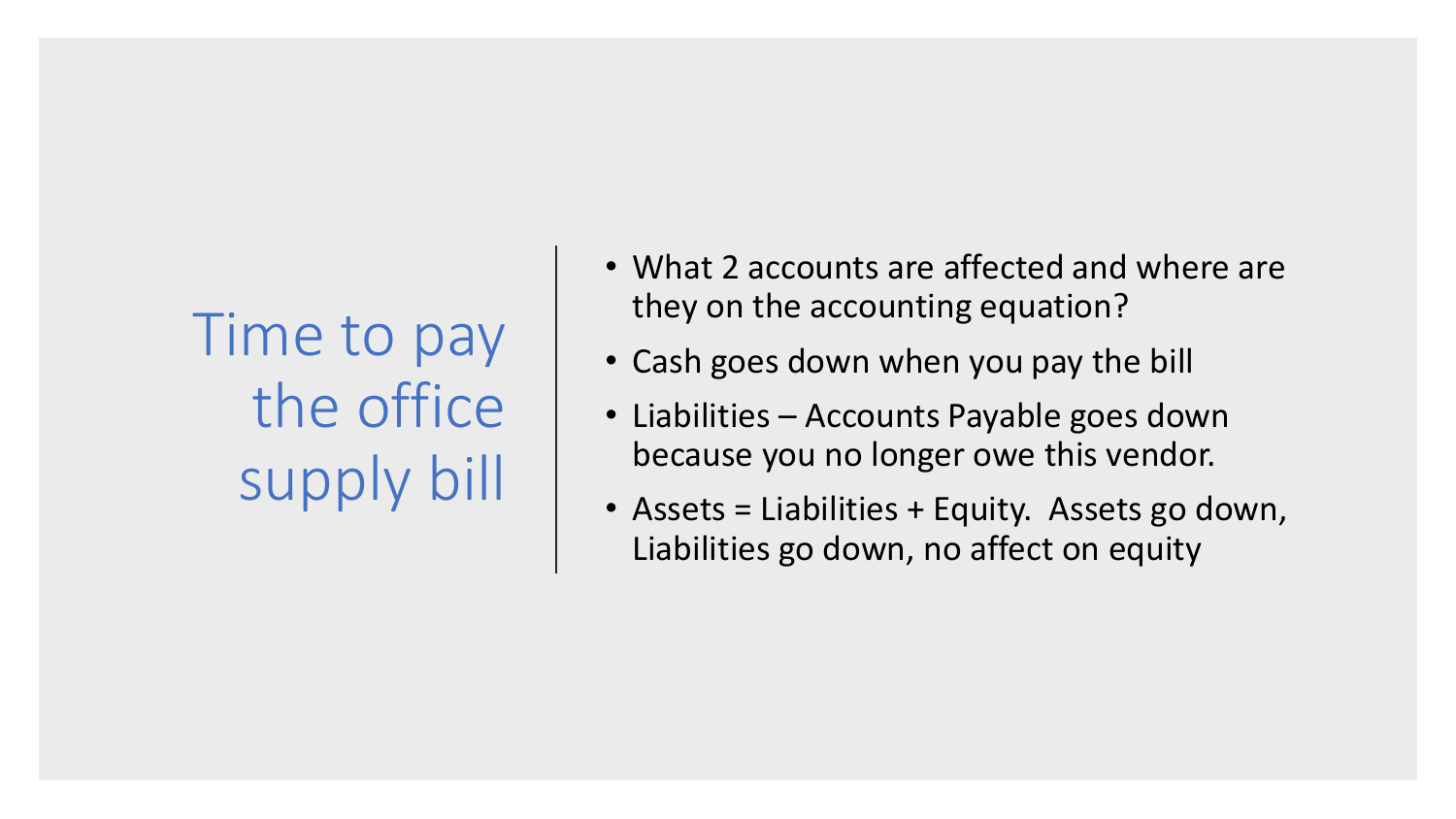

- What 2 accounts are affected and where are they on the accounting equation?
- This entry actually has 3 pieces and not just 2.
- Assets go DOWN (cash when the check is written)
- Liabilities go DOWN for the amount of the principal of the loan
- Equity goes DOWN with the amount of the interest on the loan
- Remember with liabilities, what goes in has to come out and only the amount of the actual loan. Any amounts paid above and beyond the loan (interest), is an expense and not a liability payment.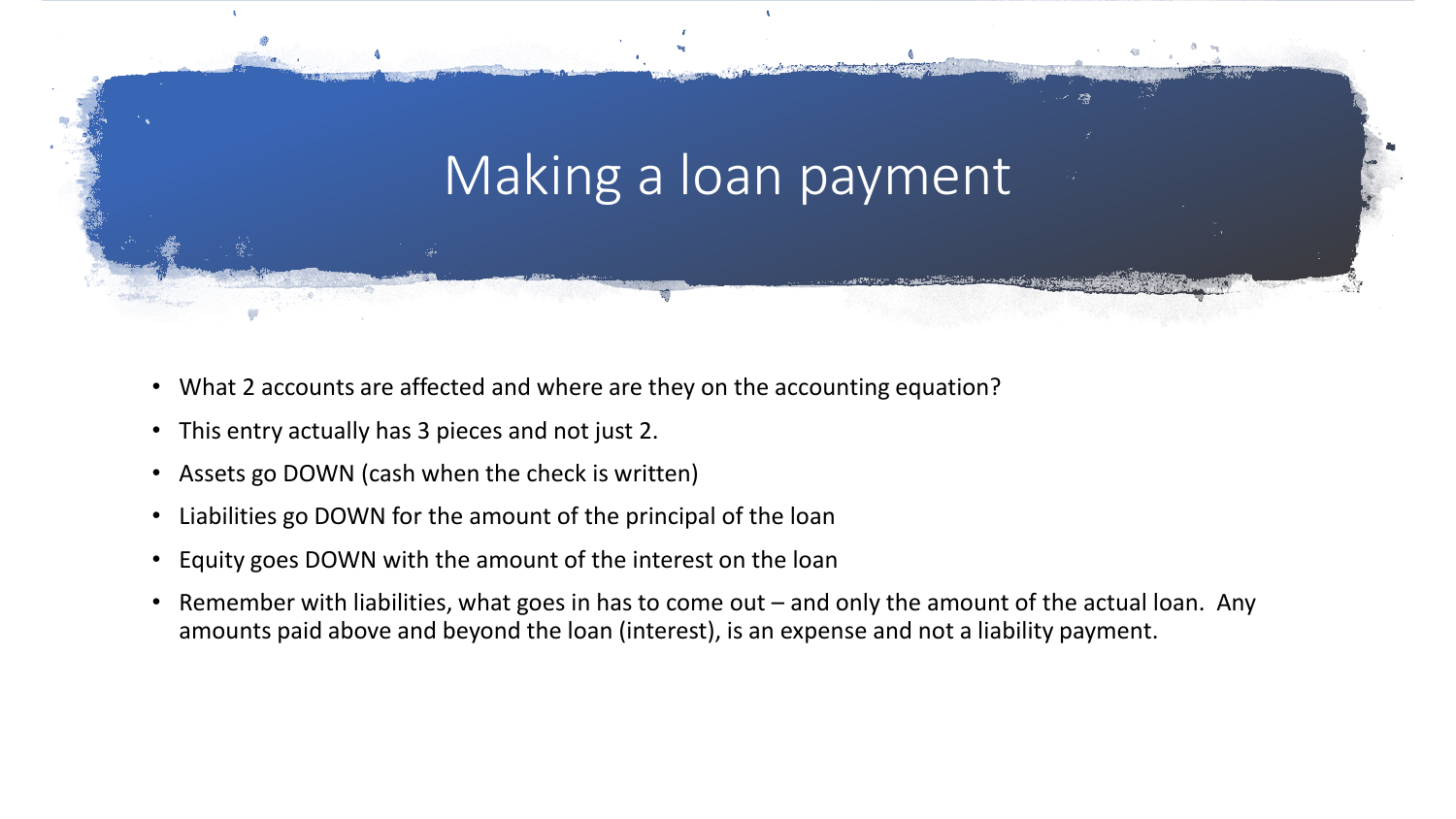### Difference between asset and expense

- If you buy a \$500 Ipad, is that an office supply expense or an asset?
- Assets have FUTURE value and are usually large
- Expenses happened in the PAST
	- Payroll
	- Utilities
- Assets are usually larger and have future value
	- Equipment
- Most companies have policies with a dollar amount that will go to an asset and not an expense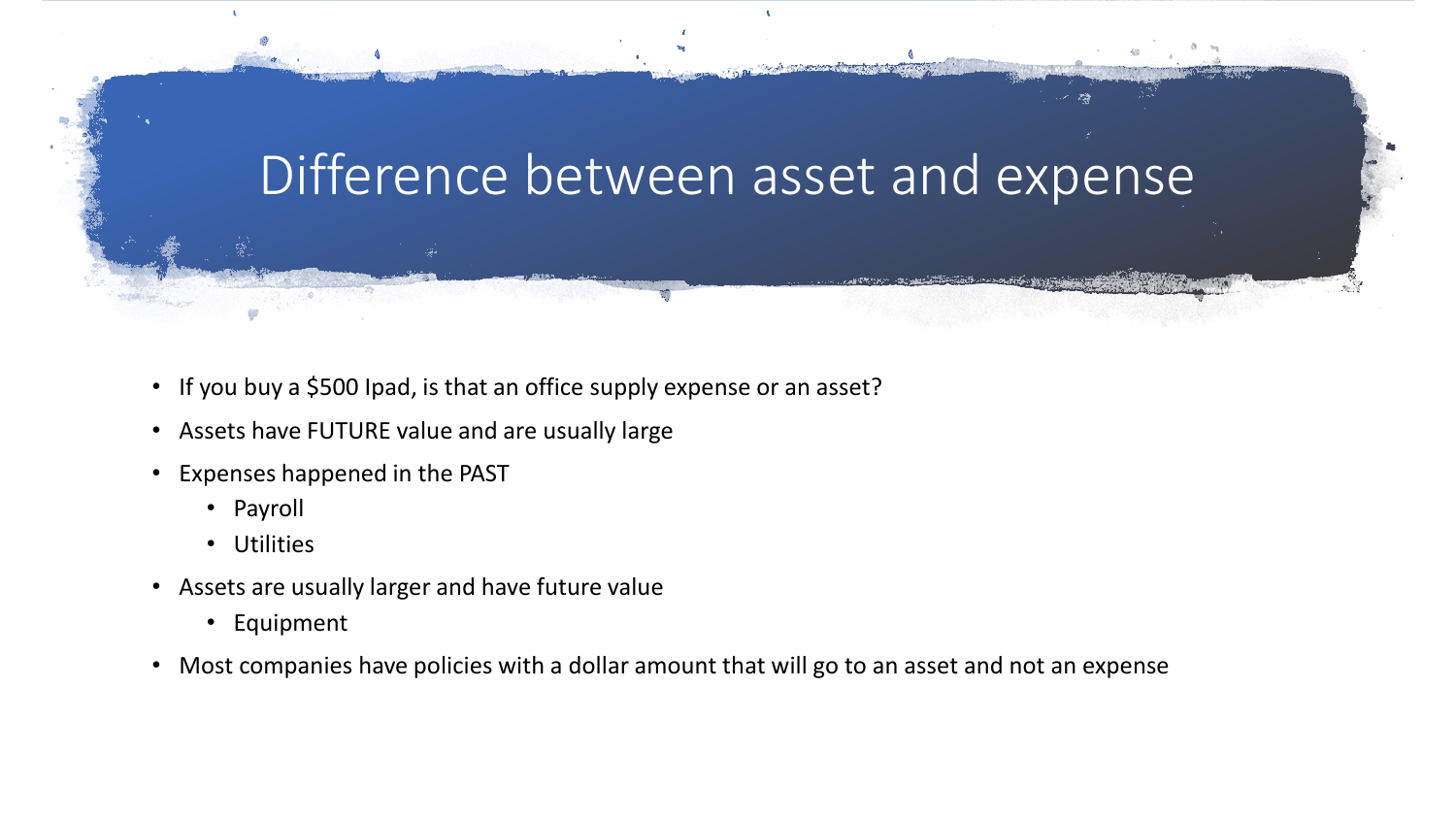

## More on Assets

- Assets have FUTURE VALUE you can do something with them in the future – sell them, trade them, etc.
- Equipment has future value it will help you generate revenues in the future.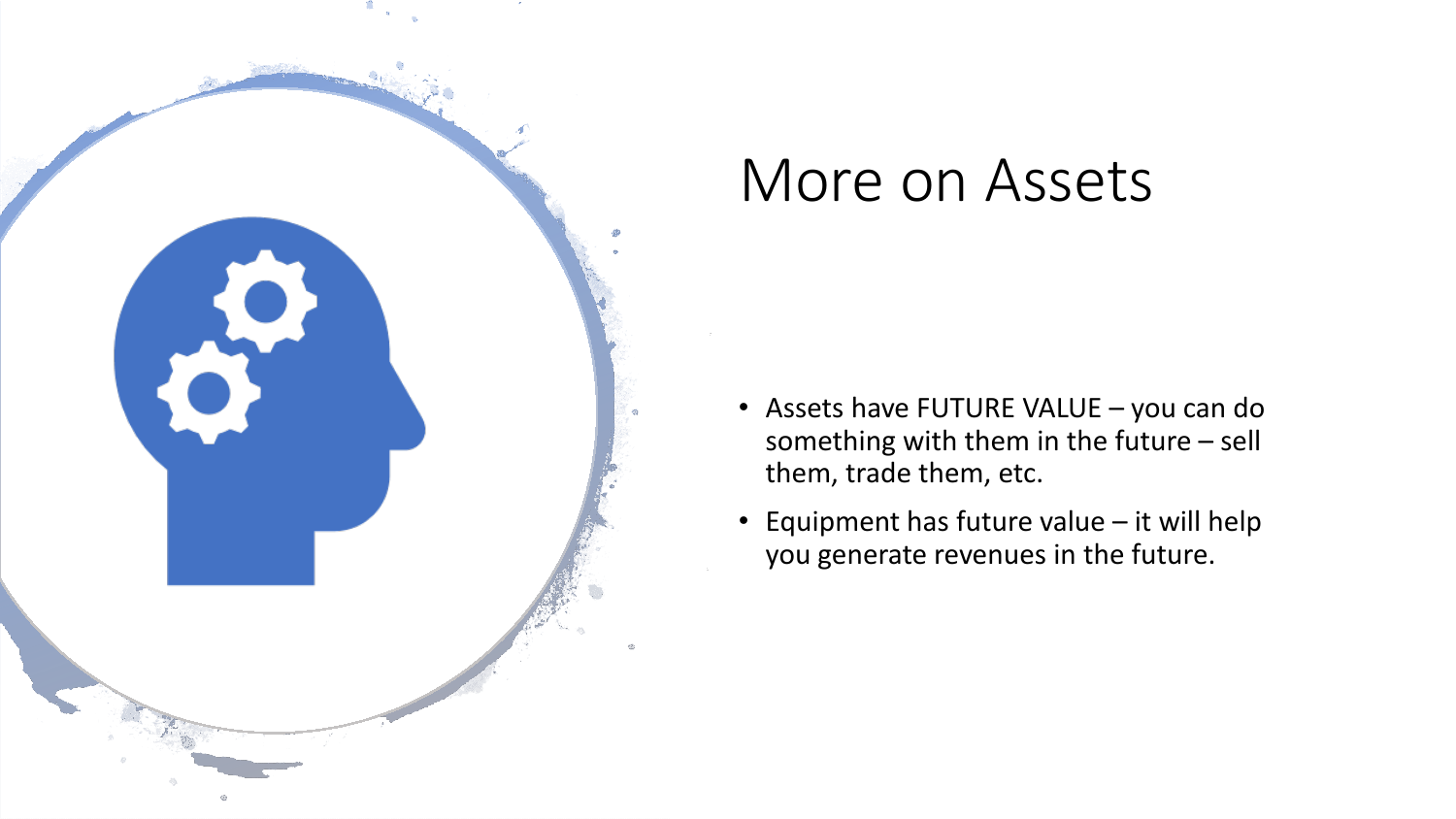### Cash versus Profit

A Business CAN have profit and have no cash to pay the taxes on the profit

A Business can also have cash and show a loss or small profit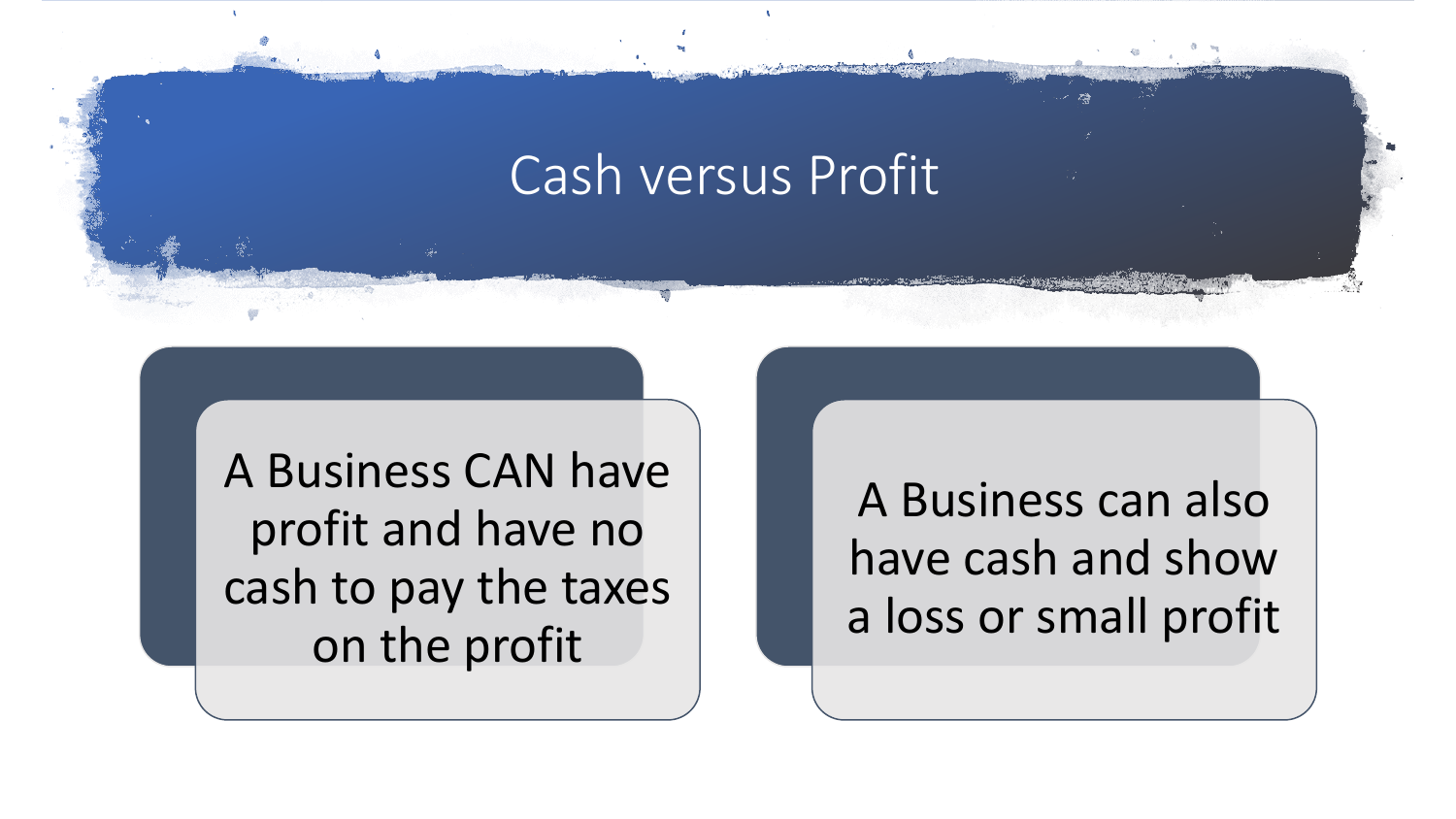### Cash and no profit

If a business receives payment on an old receivable. That transaction was recorded as revenue in a prior year

If a business had a "fire sale" where old inventory was sold at a loss. The business will generate cash but those items were sold at a loss.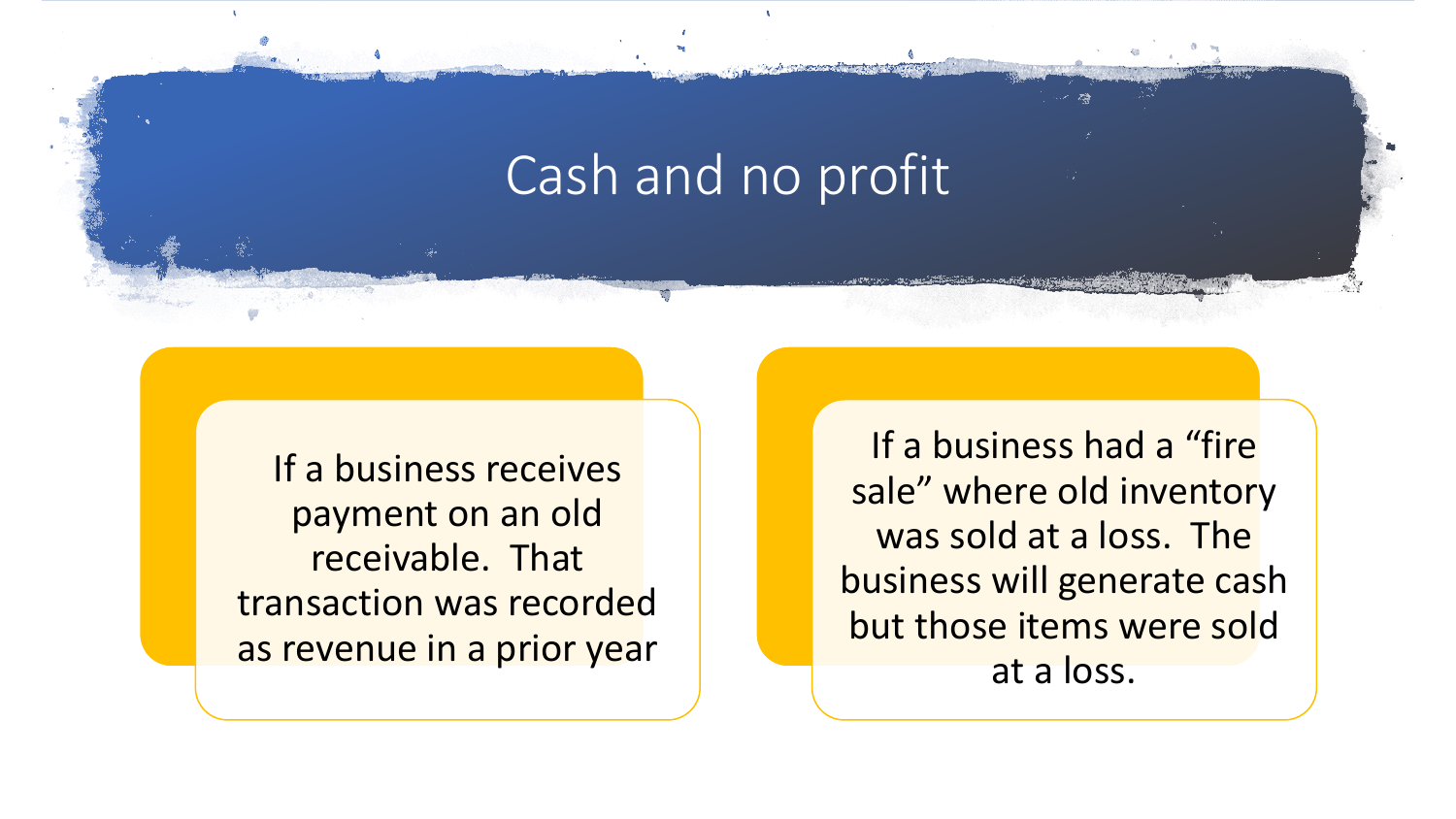### Profit and no cash

A business has significant debt payments. Debt payments require cash but are not an expense. They are a reduction of a liability. Therefore, cash is needed to pay down debt but not deductible as an expense

Large capital assets were purchased with cash – those assets are not an expense – they will be eventually be an expense through depreciation but for now cash was used and is not an expense